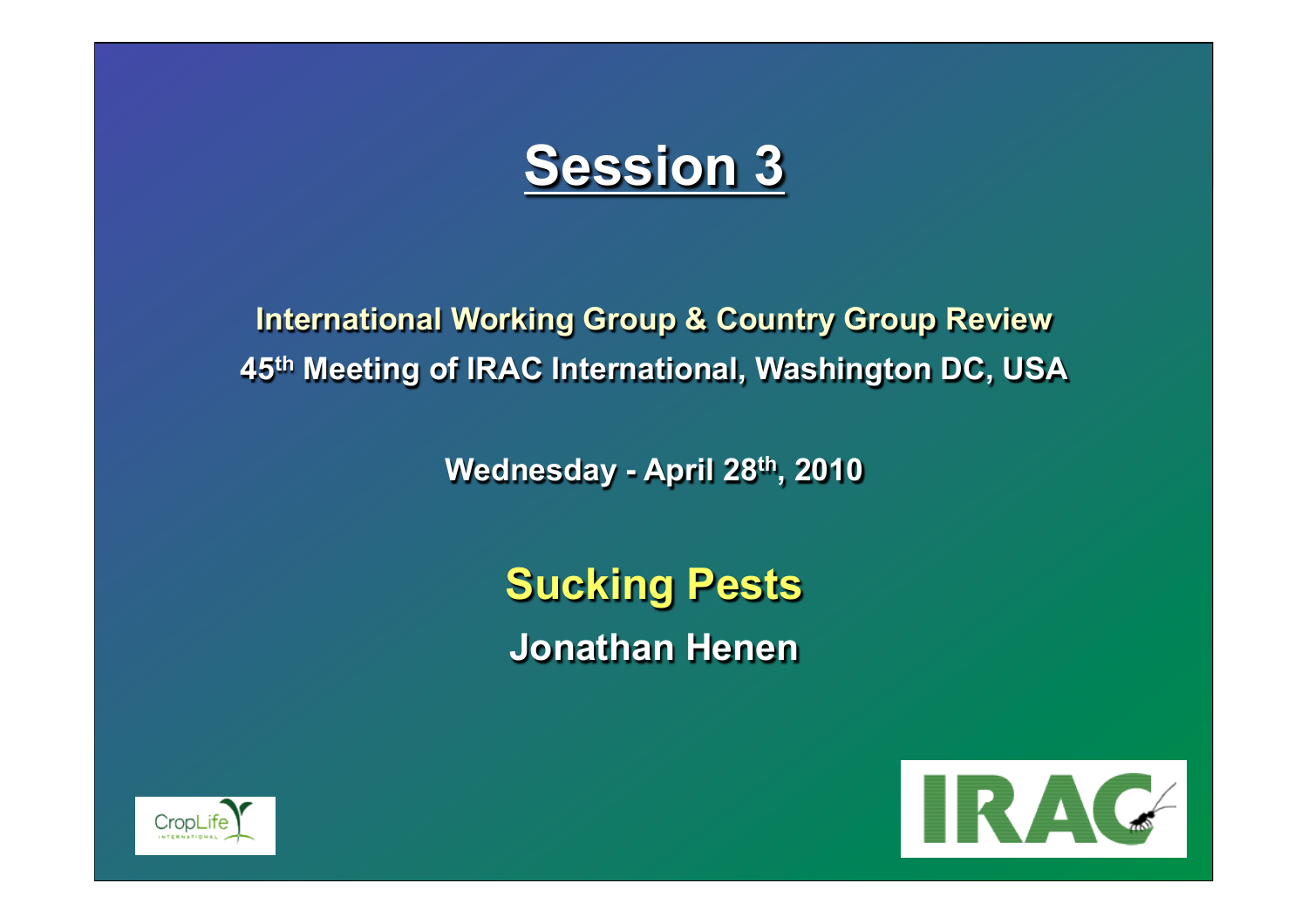

### **Team Members**

**Insecticide Resistance Action Committee** 

### **Team Leader, Deputy and Members for 2010/11**

- **Ralf Nauen (D)**
- • **Russell Slater**
- • **Steven Skillman**
- •**Tatjana Sikuljak**
- • **Eric Andersen**
- • **Matthias Haas**
- • **Alasdair Haley**
- • **Jean-Paul Genay**
- • **Dan Vincent**
- • **Luis Gomez**
- • **James Thomas**
- • **Jonathan Henen (TL)**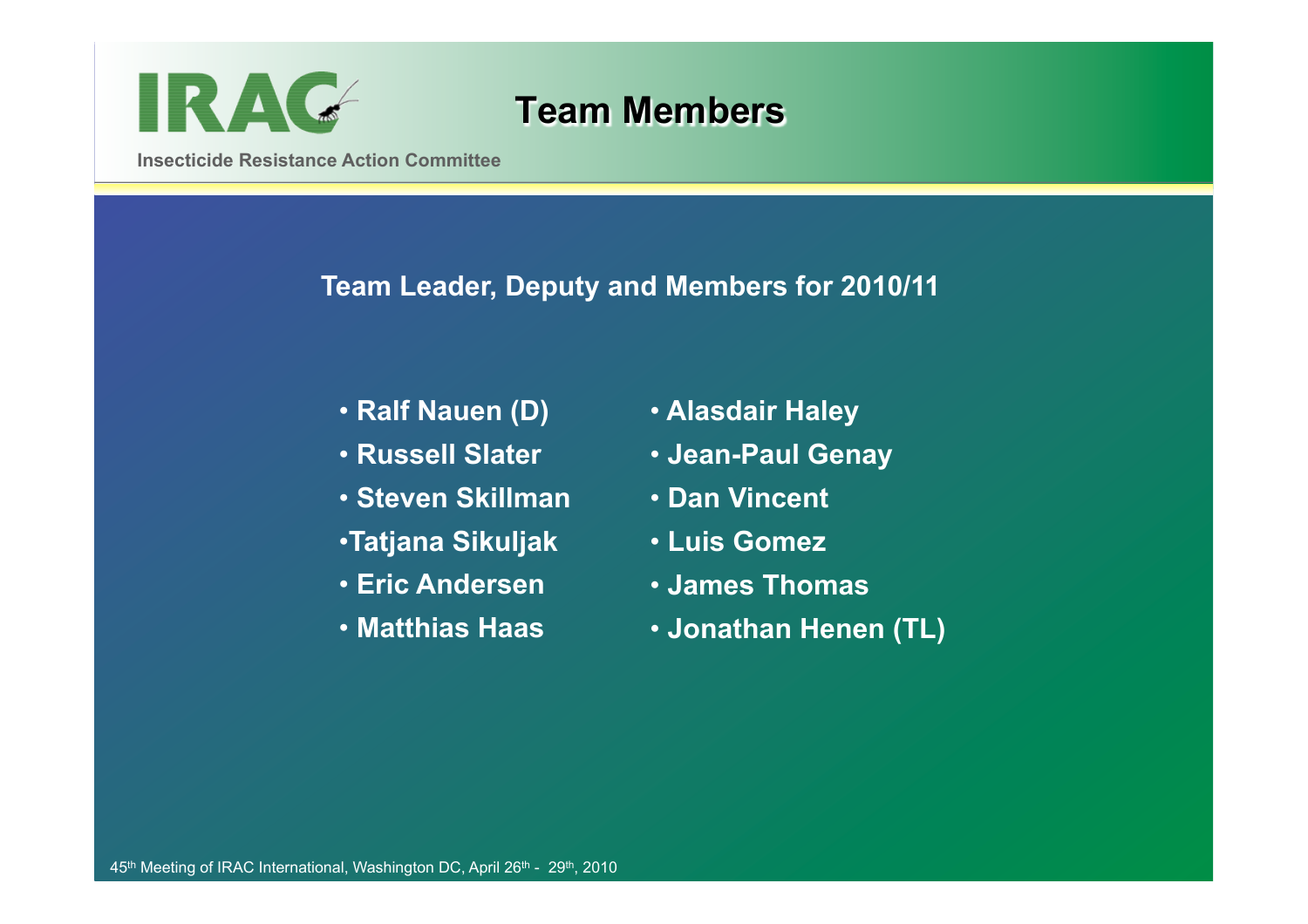

# **Sucking Pest WG Activities 2009/10**

**Insecticide Resistance Action Committee** 



- 1. 23 June Neonicotinoid & Sucking Pest WG merger
- 2. 20 August Aims & Goals set & agreed upon
- 3. 22 October *Myzus* questionnaire
- 4. 29 January *Myzus* questionnaire finalized
- *1. Myzus persicae* questionnaire drafted & sent out
- 2. BPH Poster work ongoing (Ralf, Russell + IRAC SE Asia))
- 3. Citrus Psylid poster Work ongoing (Steven + IRAC Brazil)
- 4. Mite poster work ongoing (Fergus & Ralf)
- *5. Frankiniella occidentalis* Work ongoing ( Steven & Dan) Copy sent to pablo Bielsa for approval

1. Compilation of list of future pest/life stages to be addressed by WG ( Eg: *Amrasca devistans*, Potato Psylid & others)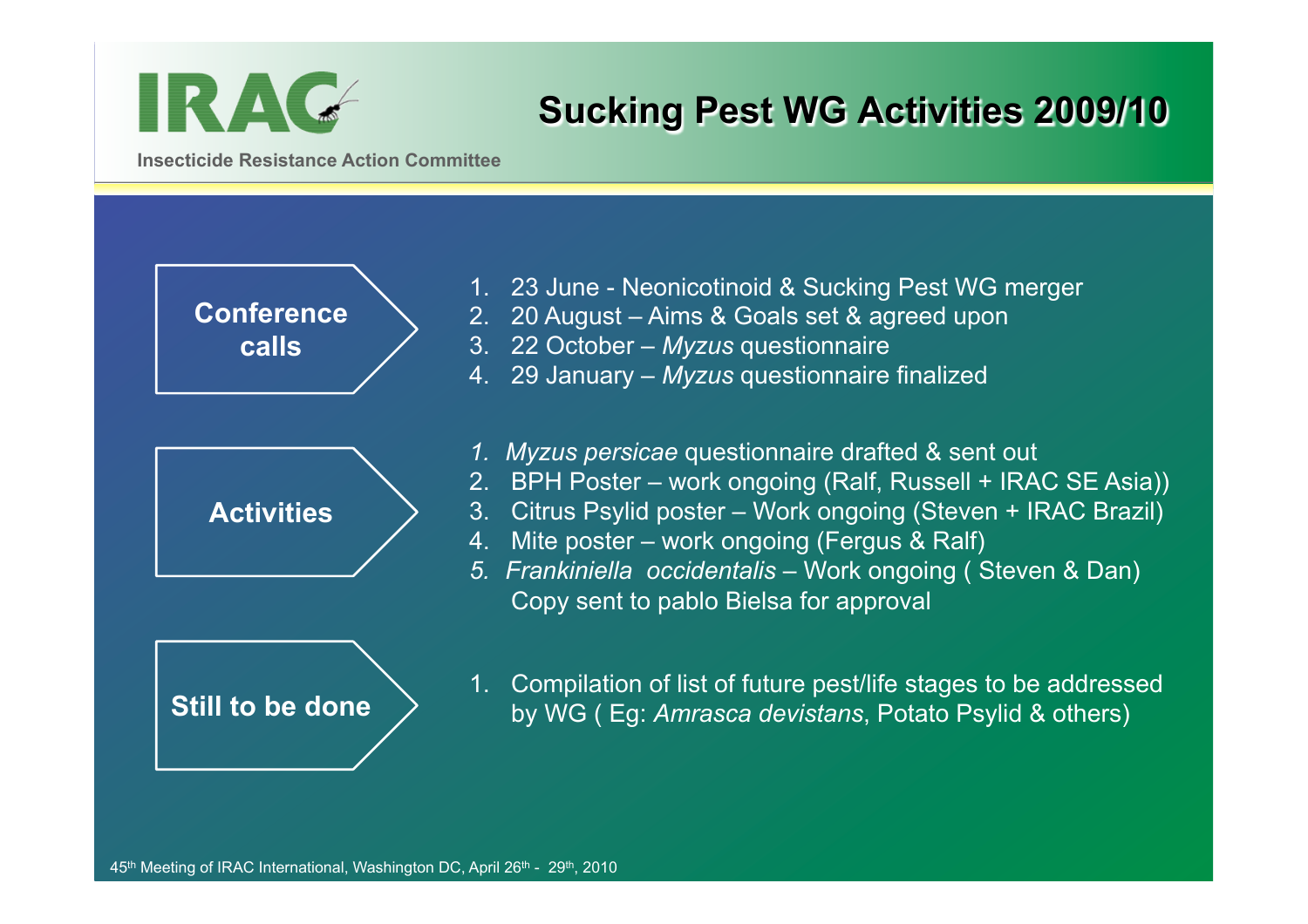

## **Myzus Questionnaire**

**Insecticide Resistance Action Committee** 

### **Steven Skillman & Eric Andersen**

- • **Completed and sent to all Executive members for dissemination February 2010**
- • **A lot of work was put into design and wording**
- • **All members contributed re to whom the poster should be sent**
- • **Also sent to key persons in Academia Dr Emanuele Mazzoni and others**
- • **Response is disappointing as only a single questionnaire was sent back.**
- • **All members are requested to push the people on the original lists to fill in and send In the questionnaires.**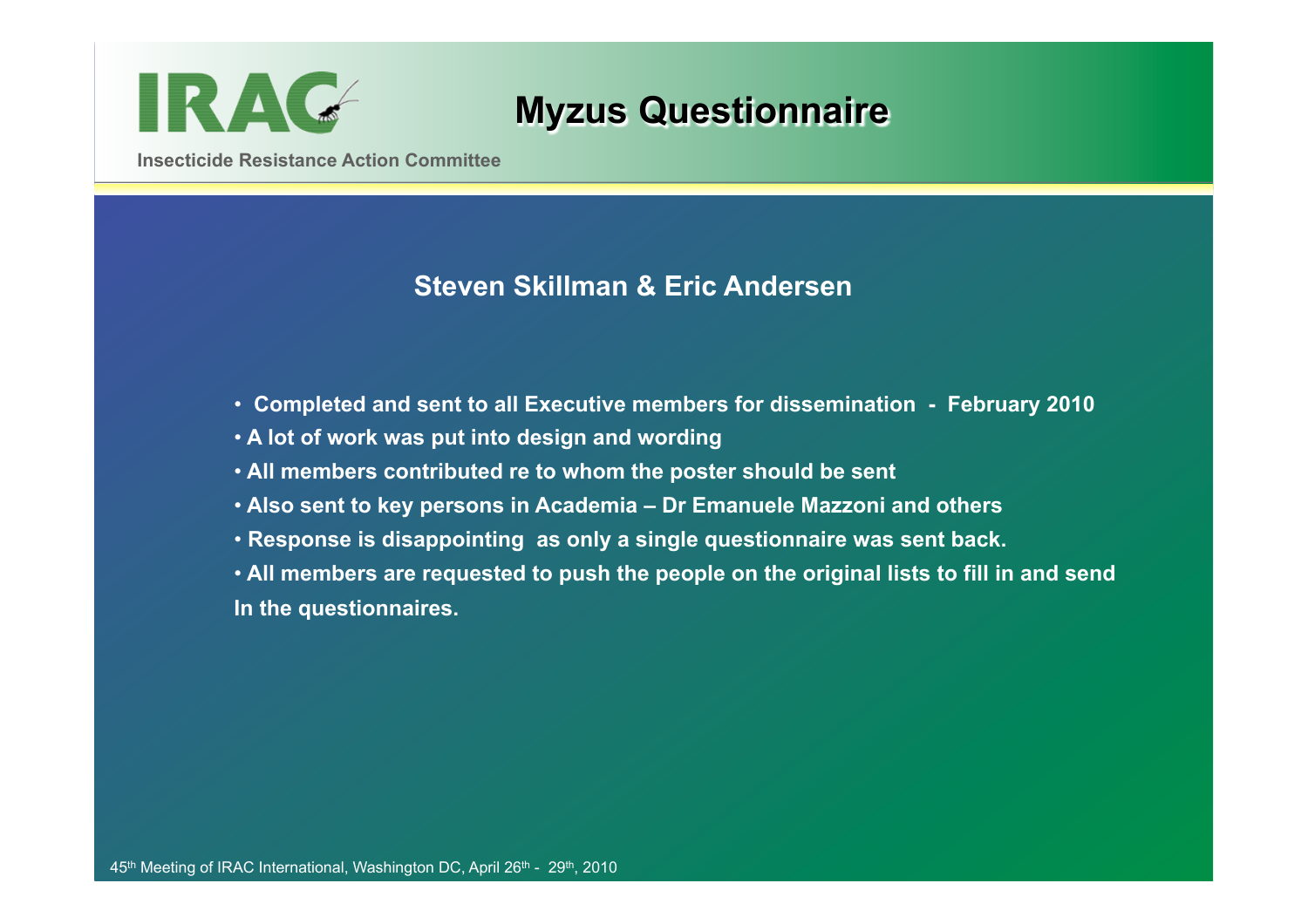

# **Goals & SMART Objectives 2010/11**

**Insecticide Resistance Action Committee** 

| <b>Goals</b>                                                                       | <b>Objectives</b>                                                                                                                                                                                                                                                                                                               | <b>Timeline</b> |
|------------------------------------------------------------------------------------|---------------------------------------------------------------------------------------------------------------------------------------------------------------------------------------------------------------------------------------------------------------------------------------------------------------------------------|-----------------|
| Neonicotinoid resistance in Myzus<br>persicae in peaches in Southern<br>France     | Carefully monitor resistance status<br>$\bullet$<br>Analyze findings<br>$\bullet$<br>Compile relevant recommendations<br>$\bullet$                                                                                                                                                                                              | Q3 2010         |
| <b>Myzus Questionnaire</b>                                                         | Push for more people from more diverse backgrounds to<br>$\bullet$<br>answer<br>Collate answers and compile recommendations<br>$\bullet$<br>Publish results and recommendations<br>$\bullet$                                                                                                                                    | Q2-3 2010       |
| <b>IRAC Posters - Finalize versions of</b><br>all posters currently been worked on | Mite poster (Fergus & Ralf))<br>$\bullet$<br>BPH poster (Together with IRAC SE ASIA)<br>$\bullet$<br>Citrus Psylid poster (Together with IRAC Brazil)<br>$\bullet$<br>Frankiniella poster (Steve & Dan)<br>$\bullet$                                                                                                            | End Q2 2010     |
| Compile a second questionnaire for<br>key pest                                     | Identity possible resistance issues for specific key pests<br>$\bullet$<br>Decide which pest/chemistry needs to be addressed<br>$\bullet$<br>Compile relevant questionnaire to help pinpoint the relevant<br>$\bullet$<br>issues and how to deal with them<br>Publish recommendations based upon the questionnaire<br>$\bullet$ | Q4 2010         |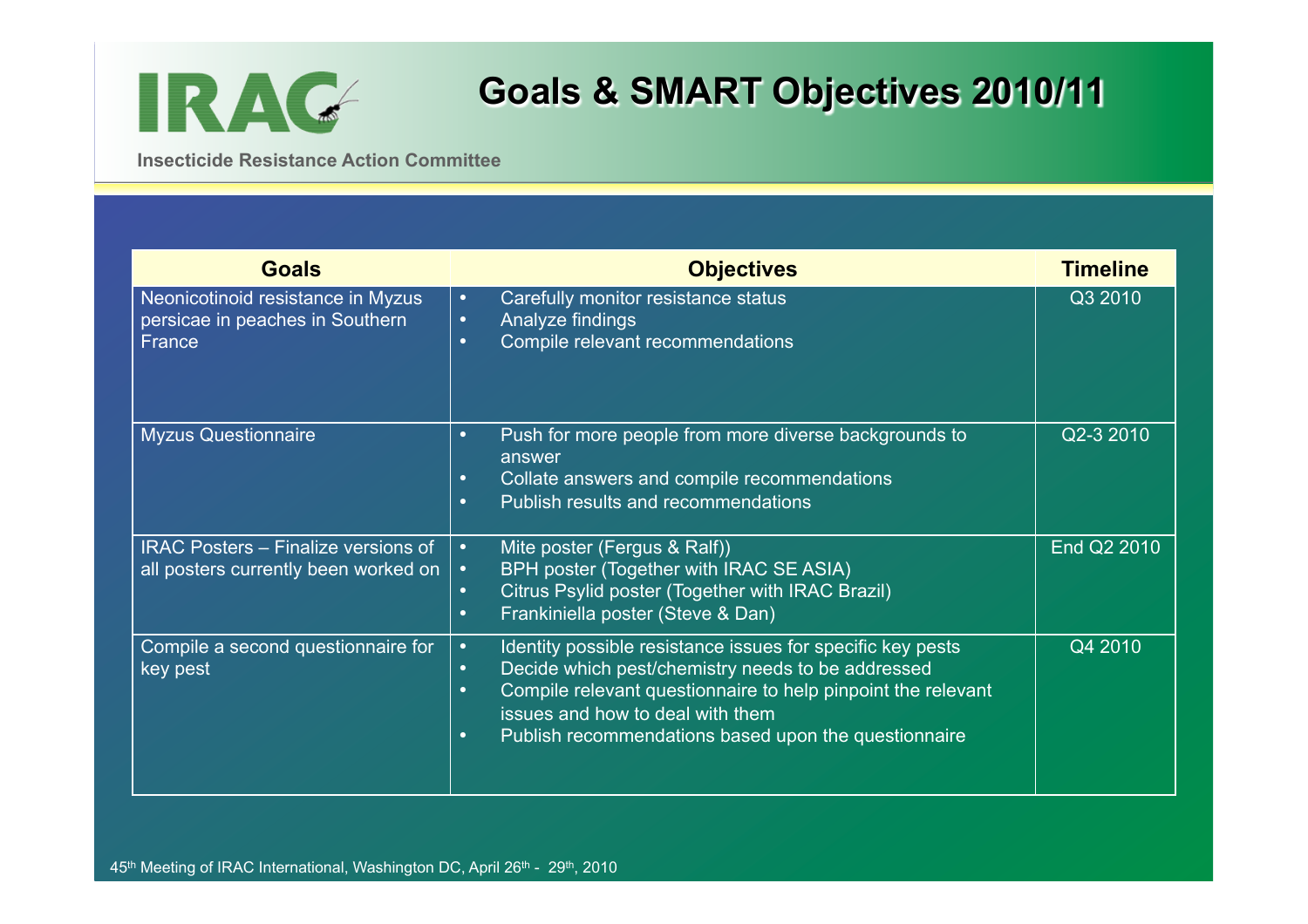

# **2010 Thanks**

**Insecticide Resistance Action Committee** 

#### **Thanks and appreciation to all WG members for their :**

- • **Input**
- • **Participation in conference calls**
- • **Compilation of posters**
- • **Drafting of questionnaire**
- • **For being part of the team**
- **All of which I do not take for granted.**
- **A special thanks to**